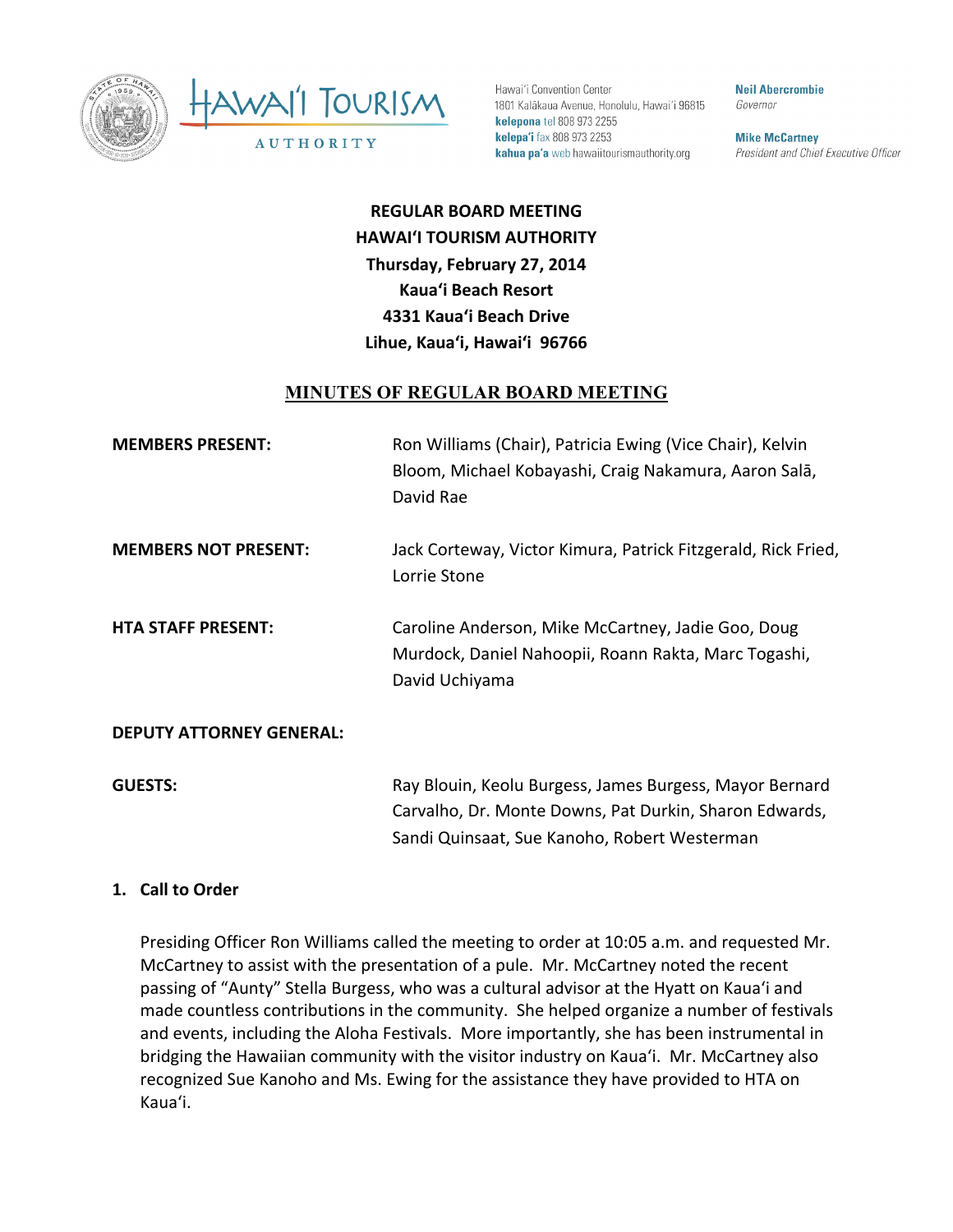At the conclusion of Mr. McCartney's acknowledgement of "Aunty" Stella Burgess, Ms. Sandi Quinsaat was accompanied by James Burgess, Keolu Burgess and Carla Thomas into the meeting room and proceeded to offer a pule. They represented the family of "Aunty" Stella Burgess. At the conclusion of the pule, Mr. McCartney presented a wooden Koa paddle to the family with the following inscription: "Resting peacefully near the serene and calm waters." 

### **2. Approval of Minutes of Prior Board Meetings**

Mr. Salā moved to approve the minutes of the regular board meeting conducted on January 30, 2014. Ms. Ewing seconded the motion, which was unanimously approved by all the board members present and without any revisions or reservations.

## **3.** Report of the Chief Executive Officer Relating to the Implementation of the State Tourism Strategic Plan Initiatives and/or Staffs' Current Assessments of the Major Market Areas

Upon Mr. McCartney's request, Mr. Murdock discussed the status of the HTA's efforts to implement the recommendations of the Legislative Auditor by referring to a matrix entitled "State Audit Report 13-9 Tracking," which can be found on the HTA's intranet website and tracked Staff's actions in reference to the Auditor's recommendations. He noted that more training needs to be provided to the administrative assistants on scanning the numerous reports developed and received by HTA.

Mr. McCartney initiated a discussion of the current legislative session and initially noted that there has been substantial discussion this year on the allocation of Transient Accommodation Tax ("TAT") revenues. He referred to a legislative measure that would allocate a greater share of the TAT revenues to the counties and that there has been a "lively discussion" between the various mayors and legislators. The discussion focused on "who had a harder time to balance the budget-the county or state." He noted a need to focus on the "three Rs: Roles, Responsibilities and Resources." Finally, Mr. McCartney concluded by noting that the HTA bills are moving, especially the extension allowing HTA to have financial independence without DAGS prior approval.

Mr. McCartney distributed the following charts for the Directors' edification and in response to a previous request for information in a pie-chart format: an "ROI" analysis of tax revenue generated and of visitor expenditures per HTA expenditures; TAT revenues for fiscal years 2000 to 2014; TAT historical and projected allocations to the counties utilizing various hypothetical scenarios; convention center fund FY 2014 budget allocation totaling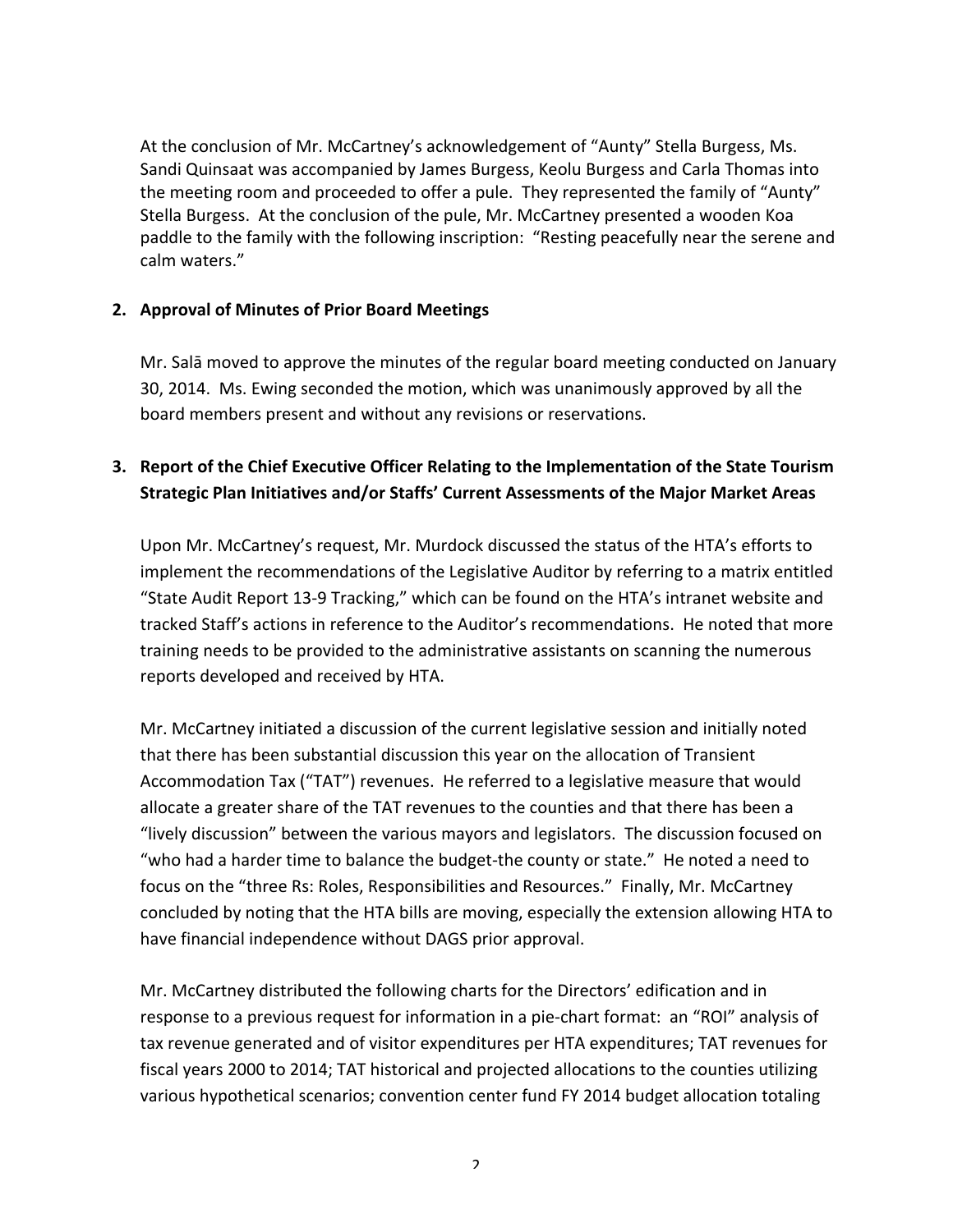\$36,922,000 (pie-chart); "TAT Funding to HCC (\$403M FY 2014 Estimated)" (pie-chart); "Hawai'i Convention Center-Economic Impact"; "Hawai'i Convention Center-FY 2014 Budget"; "TSF FY 2014 Budget-\$85,700,353" (pie-chart). Mr. Rae expressed his appreciation for the pie-charts. In response to Mr. Bloom's request for a "soft copy" of the charts, Mr. McCartney stated that the charts would be posted on HTA's intranet website. In response to a question from Mr. Bloom, it was clarified that the ROI analysis was based on a calendar year and not on a fiscal year.

In response to Mr. Williams request for clarification, Mr. McCartney stated that the TAT monies collected and used to pay the "convention center bond" goes into the general fund on an "unrestricted basis" and "could be spent of any purpose" by the State. Mr. Rae asked what would be HTA's future obligation to make payments to the State once the bond "is paid off." Mr. McCartney stated that there would be a need to discuss this situation with the Department of Budget & Finance and the Governor. He noted that the convention center would need substantial renovations by 2027.

Mr. Rae asked whether the current legislative discussion on TAT revenues related to the allocation of the counties share of the TAT revenues or the state's share of the TAT revenues. Mr. McCartney responded that the discussion focused on the counties share. He added that the TAT revenues "should be viewed as an investment into the visitor industry" and that while HTA would support the counties to have a share in the TAT revenues, HTA has "no position" on the amount of the revenues being allocated to the counties. Mr. McCartney views the amount of allocation is a "policy decision" to be made by the Legislature. 

Mr. Williams acknowledged the presence of Ms. Sue Kanoho, Executive Director of the Kaua'i Visitors Bureau, who expressed appreciation to HTA for conducting a Board meeting on Kaua'i. She introduced Mr. Ray Blouin as the current Chair of the Board of Directors for the Kaua'i Visitors Bureau. Mr. Blouin noted the frequent discussions being conducted between the Kaua'i Visitors Bureau and the Kaua'i County regarding the need to maintain the parks and to provide for public safety of visitors and residents. He also expressed appreciation for the HTA Board coming to Kaua'i to conduct a meeting.

### **4. Review of Recent and Upcoming Permitted Interactions**

Mr. Salā reported that he and Mr. Nakamura visited Japan for meetings with tourism representatives regarding various matters to enhance government relations, including the development of student exchanges between Japan and Hawai'i. Mr. Nakamura added that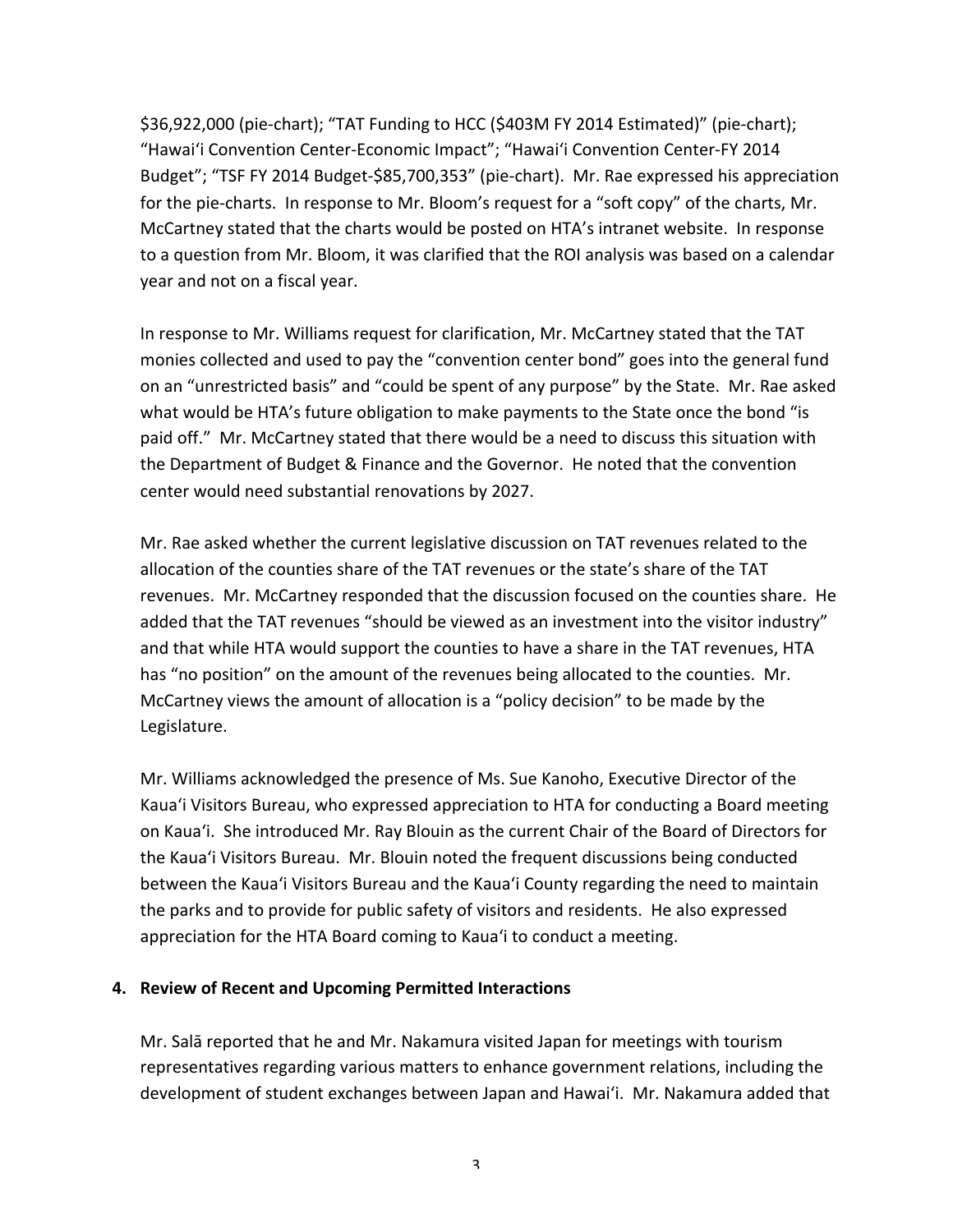it was a short trip and expressed appreciation for the assistance provided by Hawai'i Tourism Japan. 

#### **5. Presentation and Discussion on Visitor Statistics**

Mr. Nahoopii referred to the "HTA Key Performance Indicators Dashboards" as of January 2014 that were included in a Board folder containing documents related to the various agenda items being discussed at this meeting and were previously distributed to the Board members. He noted that the dashboards reflect proposed targets that will be the subject for Board approval at this meeting. He proceeded with a discussion of a handout, which was also included in the Board folder, entitled "Current Visitor Data January 2014," dated February 27, 2014. He provided the following "Overview" for the month of January 2014: that "visitors contributed \$44.1 million per day to Hawai'i's economy but that this was down from an average of \$46.3 million per day in January 2013"; that visitors spent \$11.37 billion, which was down 4.7% and was reflected in a drop in spending levels in all markets; that January reflected the fifth consecutive month of declines for visitor expenditures; that arrivals remained stable at 682,6334 visitors; that daily spending was down 5.2% at \$191 per person; and, that the occupancy rate in December was 72.3%.

Mr. Nahoopii discussed the key performance indicators by comparing the preliminary data for January with the HTA targets. He stated that visitor spending and daily spend were "slightly lower" than targeted. In regards to the key performance indicators as applied to each island, Mr. Nahoopii noted that although O'ahu had more visitor arrivals, the neighbor islands had more growth because longer staying visitors visited the neighbor islands. This resulted in the actual key performance indicators for neighbor islands reaching their respective targets. In regards to air seats capacity, Mr. Nahoopii stated that January air seats was up 3.4% with an 11% growth coming from the international routes. Air seat capacity for 2014 was forecasted to be up 1.8% over 2013 and was based on an assumption that there would be a 5% gain in international routes; that the domestic routes would be flat; and, that there would be 2% growth in charter flights. In regards to air seat capacity for each island, Mr. Nahoopii noted the following: that Kaua'i started losing air seats in September 2013 but expected to improve in May 2014; that O'ahu experienced restricted air seats in the fourth quarter of 2013 and will continue all through 2014 due to cutbacks by Alaska Air, Hawaiian Air and Allegiant Airlines; that Maui also experienced cutbacks in the fourth quarter and into 2014; that air seats to Kona will improve in 2014 over 2013 but not over 2012 levels; and, that air seats to Hilo will remain at minimal levels through 2014 and will reflect a drop in the frequency of flights to Hilo.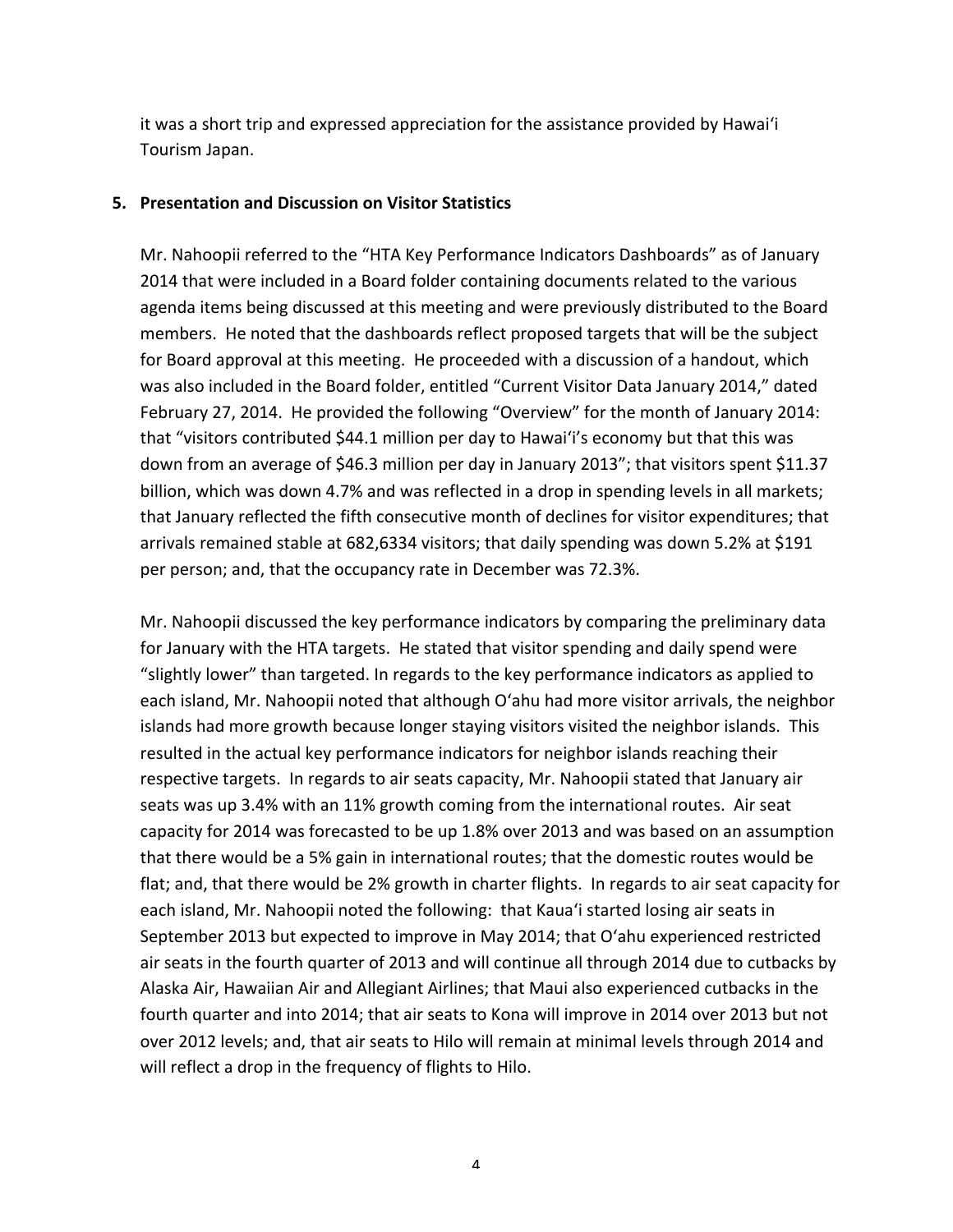Mr. Uchiyama noted that cut backs in air seats by Allegiant Airlines, American Airlines and Hawaiian Airlines may be due to recent consolidation of airlines and the adjustment of seat inventory to address demand. He especially noted the rising hotel costs with the corresponding drop in air seat capacity. He offered the following scenario: as hotel costs rise, the airlines would engage in promotional initiatives to promote its flights; when the promotional initiatives fail, the airlines would cut seat capacity and causing less supply; with less supply there is a greater demand for air seats; with a greater demand, there is a higher price for the limited air seats; with the high hotel costs and the higher price for limited air seats, this would result in the rising costs for travel to Hawai'i. Mr. Uchiyama noted a projected increase in charter flights from different locations because of greater demand.

In response to Mr. Williams observation of "higher load factors" for the airlines, Mr. Uchiyama stated that flights from Oakland, San Jose and San Francisco reflected "poor load factors," and that international air seat capacity "looks good." He discussed the current status of Hawaiian Airline flights from Japan and will be awaiting further information from Hawaiian Airlines. In regards to the "decertification of Kona Airport," Mr. Uchiyama initially noted that there is no record of a "federal decertification" and that the "manpower" needs at Kona Airport would be addressed by "manpower" being flown from O'ahu to Kona.

Mr. Bloom offered his observation that any increase in international visitor arrivals would not make up for the decrease in the domestic market arrivals. In response to Mr. Williams inquiry whether staff would be making a presentation on efforts by the Hawai'i Visitors and Convention Bureau ("HVCB") to address the "drop in the domestic market," Mr. McCartney stated that HVCB intends to meet individually with each Board member. He added that it has been HVCB's position that visitors are interested in coming to Hawai'i, but the costs of a Hawai'i visit are "prohibitive." Mr. Uchiyama referred to a hotel operator who stated that the average daily rate might be increased 7%.

The meeting was recessed at 10:15 a.m. The meeting was reconvened at 10:25 a.m.

Mr. Nahoopii continued with his presentation of visitor data for January 2014 by again referring to his handouts. He discussed the following regarding the daily visitor census for January: that total average daily census (visitors per day) remained at the same level as last year; that Kaua'i did better than 2007; that Maui "just barely" did better than 2007 despite seat capacity being restricted during the summer; that O'ahu started 2013 strong but slowed down in September; and, that Hawai'i Island started at a record pace in 2013 but "was slower" in the summer and into the  $4<sup>th</sup>$  quarter.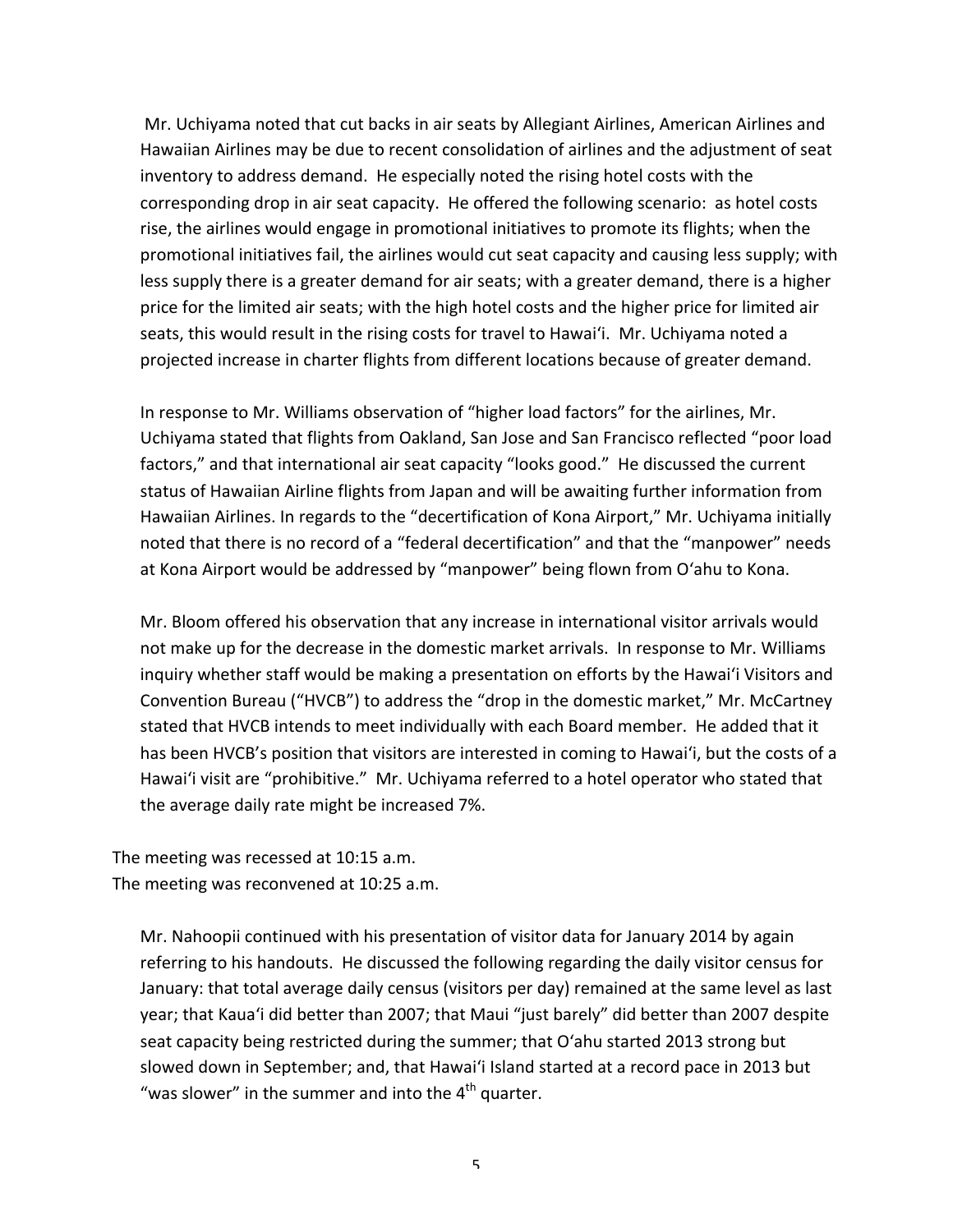In regards to visitor expenditures, Mr. Nahoopii stated that "all major markets showed a decline in visitor expenditures." Expenditures for January 2014 were down 5% because of a decrease in domestic market spending. Although Japan visitor arrivals were up, spending was down. In response to a question from Mr. Williams, Mr. Uchiyama responded that the highest spending year on an "overall basis" was 2013. In regards to the various categories within total personal daily spending, Mr. Nahoopii stated that expenditures for all categories were down but that expenditures for lodging decreased by 6%, transportation decreased by 14%, and shopping decreased by 4.6%. Mr. Bloom inquired why the expenditure category for "Miscellaneous" reflected a large increase. Mr. Uchiyama responded that the "Miscellaneous" category included spending for cruise ship and for wedding and honeymoon, such as flowers and bridal services.

Mr. Nahoopii continued his presentation with a discussion of visitor arrivals from each market by noting the following: that U.S. West has declined since August 2013 and U.S. East since October; that Japan posted growth in 12 out of 13 months; that Canada grew 4% but per person per day spending was down 9%; that Korea and Oceania posted strong growth in January; and, that China, Europe and Oceania were below target. Mr. Nahoopii made a special of note that arrivals from Taiwan almost doubled in January. He also noted that although Latin America decreased by 3% in January, it is expected that there would be greater growth from this market. Mr. Uchiyama added that Brazil and Argentina are showing growth and potential air carriers may fly direct to Hawai'i. He noted that visitors from these countries are "big spenders."

Mr. Nahoopii concluded his presentation by referring to a chart showing the historical average daily room rates since 2011 and stated that the room rate at the end of 2013 was a "record high for hotel room rates." He noted "only Kaua'i will end the year with a positive occupancy rate."

### **6.** Presentation, Discussion on Major Market Area Contractors for the Fourth Quarter and **End of Contract Year**

Mr. Uchiyama stated that he would be presenting an evaluation of the marketing contractors for the fourth quarter. The evaluations were based on comparing the preliminary results during the fourth quarter with the established targets for the key performance indicators of arrivals, visitor spending and air seat capacity within each major market area ("MMA"). The preliminary results on year-over-year basis in comparison with the targets and travel to the neighbor islands by a MMA visitor were also considered.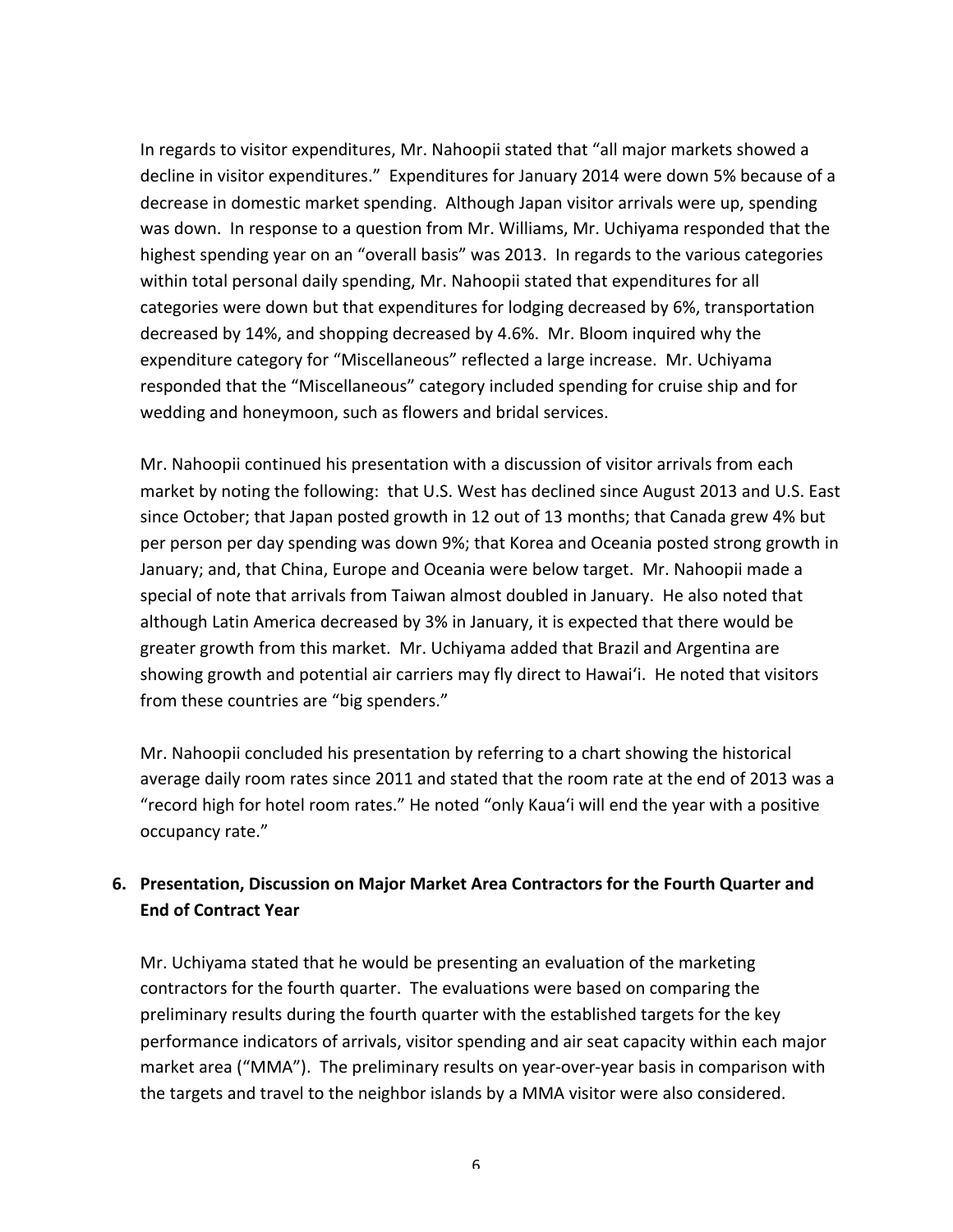Mr. Uchiyama began with an evaluation of HVCB as the marketing contractor in the North America MMA. After presenting the preliminary results in comparison with the targets and travel to the neighbor islands, Mr. Uchiyama stated that HVCB executed its annual tourism marketing plan ("ATMP") and had a "productive" 2013. However, Mr. Uchiyama noted there are many challenges for 2014 and he will be discussing new initiatives with HVCB.

In regards to the Japan MMA, Mr. Uchiyama presented the preliminary results in comparison with the targets and travel to the neighbor islands. He noted that "distribution to the neighbor islands is still a problem." He expressed a concern related to the unfavorable currency exchange rate and an increase in the Japan consumption tax. Mr. Uchiyama stated that we would be working with Japan Airlines to allow better use of mileage redemption to offset costs. Mr. Salā asked whether a Japan visitor would be able to redeem miles if travel were booked through a travel agent. Mr. Uchiyama responded that booking for air travel must be made directly with the airline to redeem miles and the visitor would be using a travel agent to book other non-air components of the travel. Finally, Mr. Uchiyama noted that work has begun to get more charter flights from Japan.

In regards to the Oceania MMA, Mr. Uchiyama also discussed the preliminary results in comparison with the targets and travel to the neighbor islands. He noted that the contractor exceeded all targets for the year and Oceania continues to be a strong market. Although the destination training provided by the contractor has helped this market, it has fallen short in the Meetings, Conventions and Incentive ("MCI") market.

In regards to the Korea MMA, Mr. Uchiyama again discussed the preliminary results in comparison with the targets and travel to the neighbor islands. He noted that the contractor had executed all aspects of its ATMP except for the social media component because HTA had reduced its plan. The contractor did more seminars and implemented additional efforts to promote mid-week departures. Finally, Mr. Uchiyama stated that the MCI market "was down and needs to grow."

In regards to the China MMA, Mr. Uchiyama discussed the preliminary results in comparison with the targets and travel to the neighbor islands. He stated that the actuals were below target and could be due to new "travel laws" that were in place in October 2013. A "middle man mark up" caused prices to be increased. The contract with the current contractor ended in December 2013. Mr. Uchiyama noted that air seats would be increased under the new contractor. Finally, he noted that the MCI market was down in the China MMA.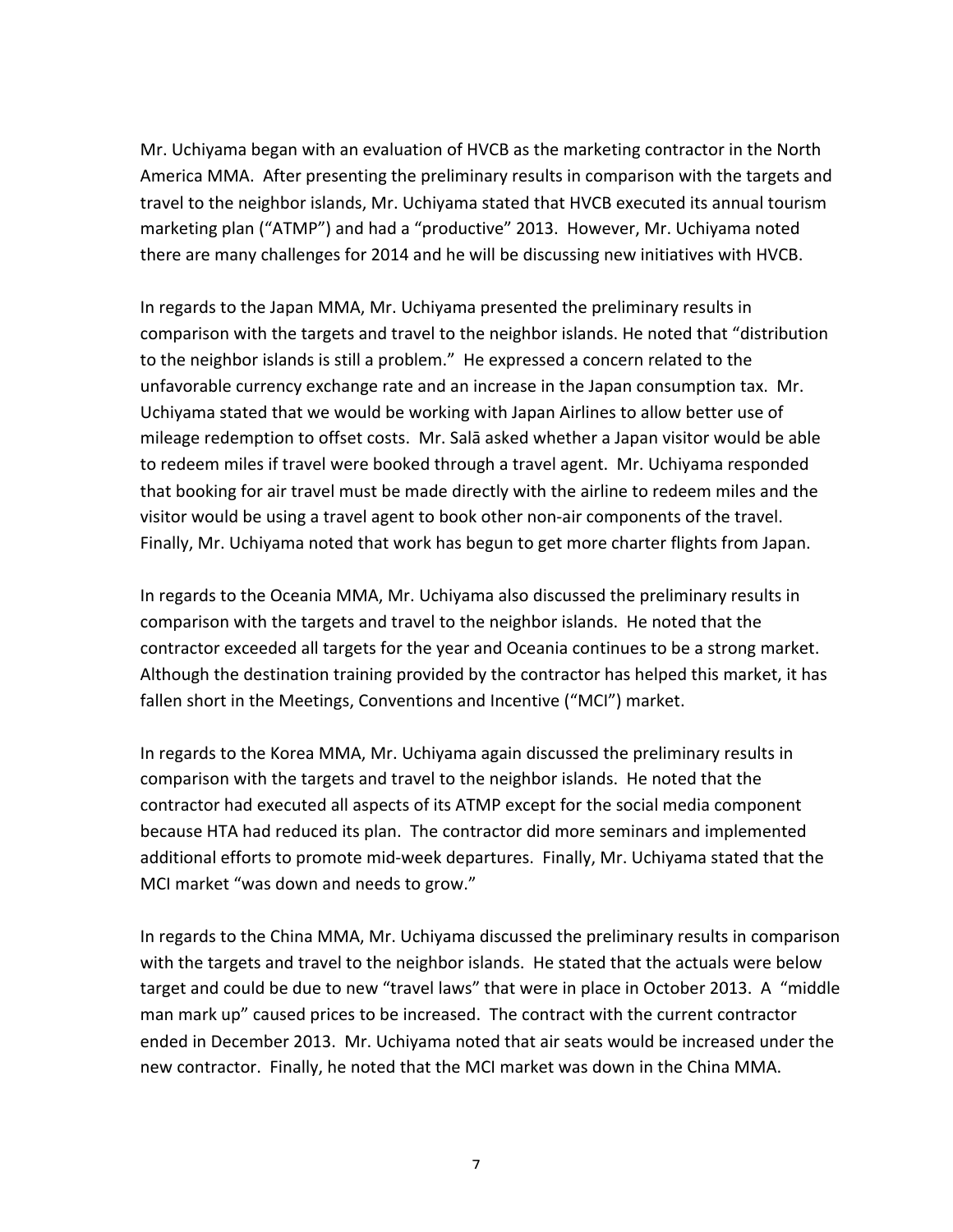In regards to the Taiwan market, Mr. Uchiyama also discussed the preliminary results in comparison with the targets. He noted that the contractor had exceeded targets because of an increase in air service. Since the current contractor's term ended in December 2013, there was no face-to-face meeting.

In regards to the Europe MMA, Mr. Uchiyama discussed the preliminary results in comparison with the targets. He stated that the contractor had exceeded targets under a "general sales agreement" and "sees good growth" in Europe. However, he expressed concern with the "untimeliness" of the contractor's reports to HTA.

Finally, Mr. Uchiyama discussed the MCI initiatives related to "Meet Hawai'i." He stated that preliminary results indicated that only 51% of the goal was achieved and that "we are trailing where we need to be."

(At this time, this agenda item was deferred for further discussion.)

#### 10. Presentation and Discussion on Visitor Initiatives on Kaua'i

(There were no objections to this agenda item being taken out of order to accommodate the presence of Mayor Bernard Carvalho, County of Kaua'i.)

After being introduced and welcomed by Mr. Williams, Mayor Carvalho distributed a document to the Board entitled "County of Kaua'i, HTA-Visitor Industry Priorities." He discussed the need for HTA to continue its funding of the "Annual CPEP Contract." As a result of HTA funding, 30 out of the 40 events or projects were funded in 2014. He highlighted HTA's assistance for the Kukuluola/Hawaiian Culture and Natural Resources Grant Programs and for HTA's lobbying efforts to bring direct flights to Kaua'i. Mayor Carvalho requested HTA's assistance for legislative support to extend the county's tort liability protection for Ke`e Beach and to lift the cap on TAT revenues for the counties.

Mayor Carvalho continued his presentation by expressing an opportunity for the Kaua'i County and the HTA to enhance its partnership by strengthening and growing funding for the County Product Enrichment Program, which has received less funding from the HTA over the past years. He noted that HTA funding have helped the event organizers to grow. He also expressed concern with an "arbitrary cap" of four years for an event to be funded. He noted that in 2015, many of the events on Kaua'i would not be receiving funding under the "cap." Mayor Carvalho referred to the three major festivals (Waimea Town Celebration, Coconut Festival, Mokihana Festival) currently on Kaua'i and requested HTA's funding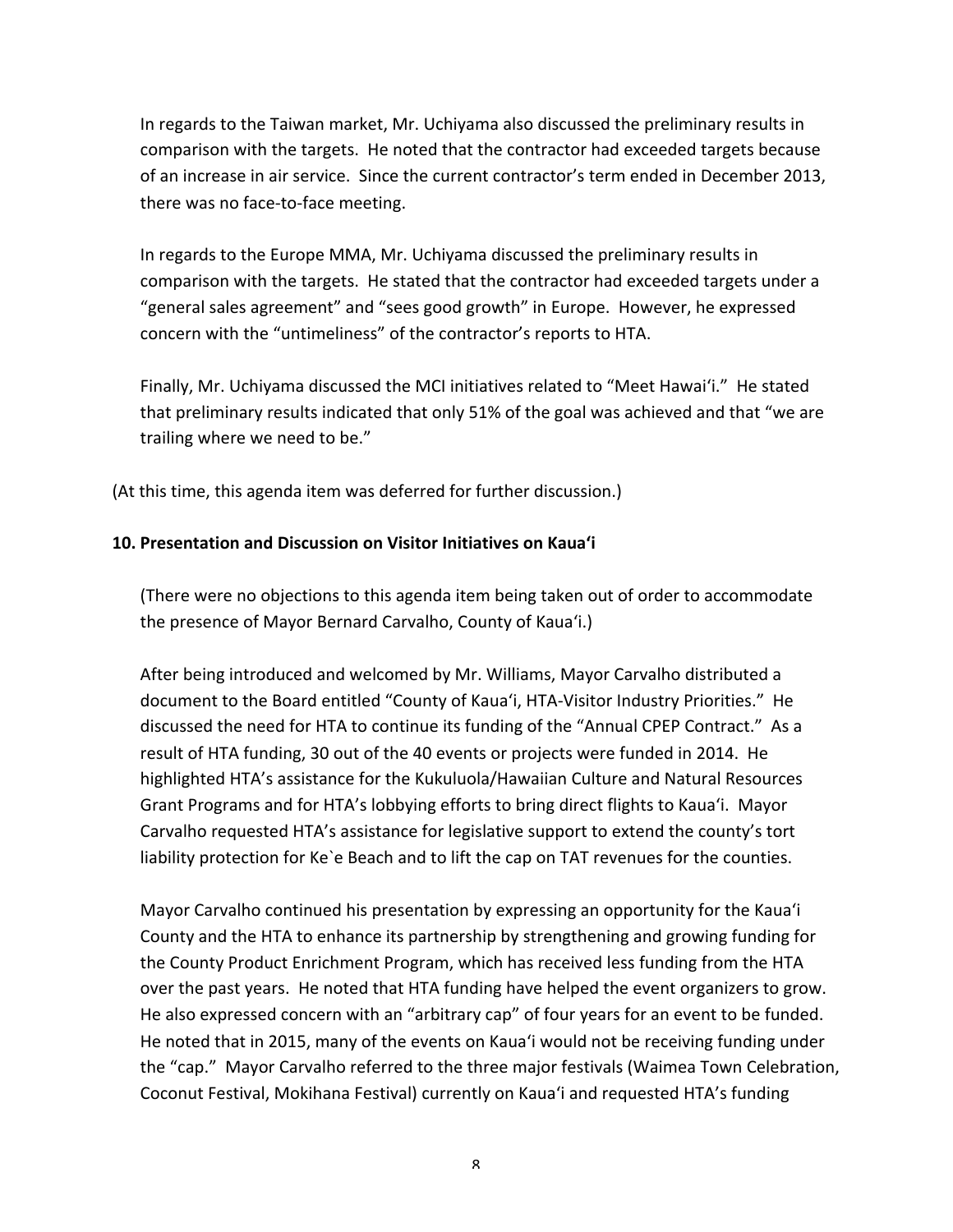support for an addition major festival. He also requested the reinstatement of HTA funding for the "Other Product Development Projects," which was discontinued by HTA in 2008 and included projects such as the water safety projects, Kaua'i Made programs, and historical walking tours. Mayor Carvalho further requested HTA's funding support for Kaua'i's sporting events, such as the Kaua'i Marathon, which brings visitors from all over the world. He noted the need for consistent funding for the Kaua'i Marathon, which has received spot funding since it was started in 2009.

Mayor Carvalho discussed Kaua'i's Hawaiian Culture and Natural Resource projects. He elaborated on the "Kaua'i Nui Kuapapa" project and stated that signage being created under the project will "identify who we are as an island." Mayor Carvalho expressed the need to improve the County and State parks infrastructure. After indentifying the various state parks on Kaua'i, he referred to the most popular county parks (Poipu Regional Beach Park, Lydgate Regional Park, Black Pot Beach Park) that are in constant need of having its restrooms cleaned and the need to make the parks more accommodating for visitors and residents. 

Mayor Carvalho discussed the current status of Coco Palms. He noted the development of a new relationship between the owners and community stakeholders. He stated that there is a "need to bring it back to how it was in the old days" and that the Coco Palms is "the pico of Kaua'i." He expressed a desire for the Coco Palms to be a "cultural experience" and he envisions it to include an agricultural park and a cultural center.

Finally, Mayor Carvalho presented a "plea to HTA to be open by continuing its current support and supportive of new initiatives" and that we need to develop and support the relationship between the visitor industry, community and agriculture industry.

Mr. Williams expressed appreciation for Mayor Carvalho's presentation. He also stated that HTA desires to continue its support of Kaua'i initiatives because the "customer experience" is important and that it also helps the "local experience."

Mr. Williams acknowledged Mr. Robert Westerman, Treasurer of the West Kaua'i Business & Professional Association. Mr. Westerman discussed the pleasant experiences of visitors attending the Waimea Town Celebration. Many of the visitors attending the event were from the domestic and international market.

(This agenda item was deferred for further discussion.)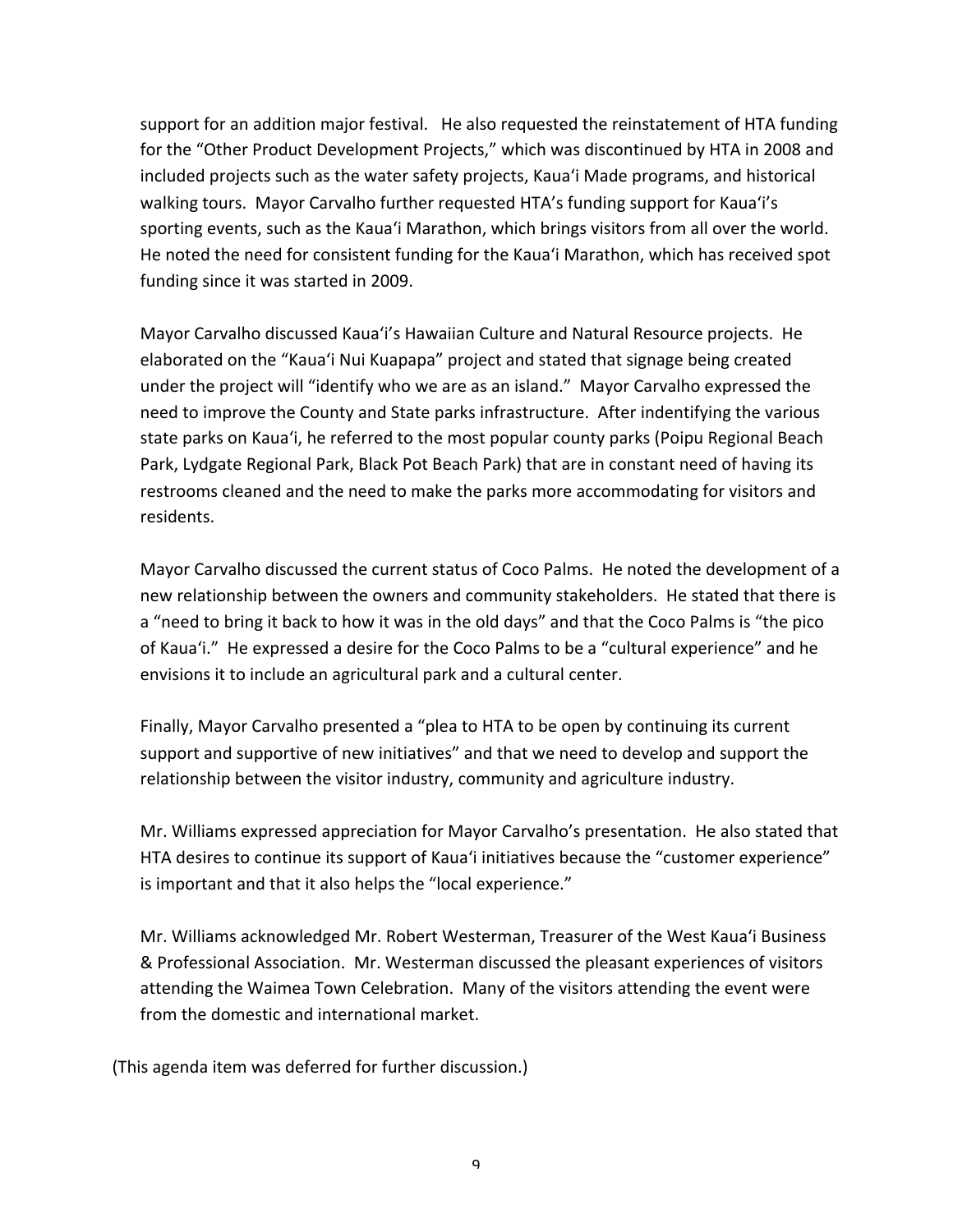The meeting was recessed at 12:30 p.m. The meeting was reconvened at 12:38 p.m.

**6.** Presentation, Discussion on Major Market Area Contractors for the Fourth Quarter and **End of Contract Year** (continued discussion) (After being deferred to accommodate the presence of Mayor Carvalho, the Board

continued its discussion of this agenda item.)

In response to a request for clarification from Mr. Bloom regarding the "China travel law," Mr. Uchiyama explained that the law would not allow optional tours to be sold to Chinese visitors upon arrival at the destination. Instead, all activities and tours must be sold as part of the original travel. Mr. Uchiyama expressed a concern that ground tour operators would not be able to sell activities or tours once the Chinese visitor arrives in Hawai'i. Ms. Goo added this law also applies to domestic travel in China. Mr. Williams expressed how difficult it would be for local activities to get business, especially when many visitors may not know the activities that are in Hawai'i until they arrive.

Mr. Bloom also inquired as to the status of visa processing in China. Mr. Uchiyama responded that the number of "interview processing stations have been expanded" and that there would be an additional consulate in 2015. The approval time has been reduced from six months to one week.

Mr. Williams inquired as to the future of the China market. Mr. Uchiyama responded that he projects 50,000 visitors from China. However, unlike Japan, the Chinese visitors would not likely return and would be one-time visitors.

Mr. Salā noted a great demand for ukulele lessons from Asia. He stated that we need to be more prepared to adjust to a greater demand from a "cultural perspective."

In response to a belief expressed by Mr. Bloom that the Chinese visitors want to see a clean environment, Ms. Goo stated that Hawai'i's "clean air and water" is always being promoted to the Chinese visitor.

# **7.** Presentation, Discussion and Approval of Updated 2014 Major Market Area (MMA) **Targets**

Mr. Uchiyama referred to the Staff Report dated February 11, 2014 and describing staff's recommendation to approve revised HTA goals and targets for calendar year 2014. A copy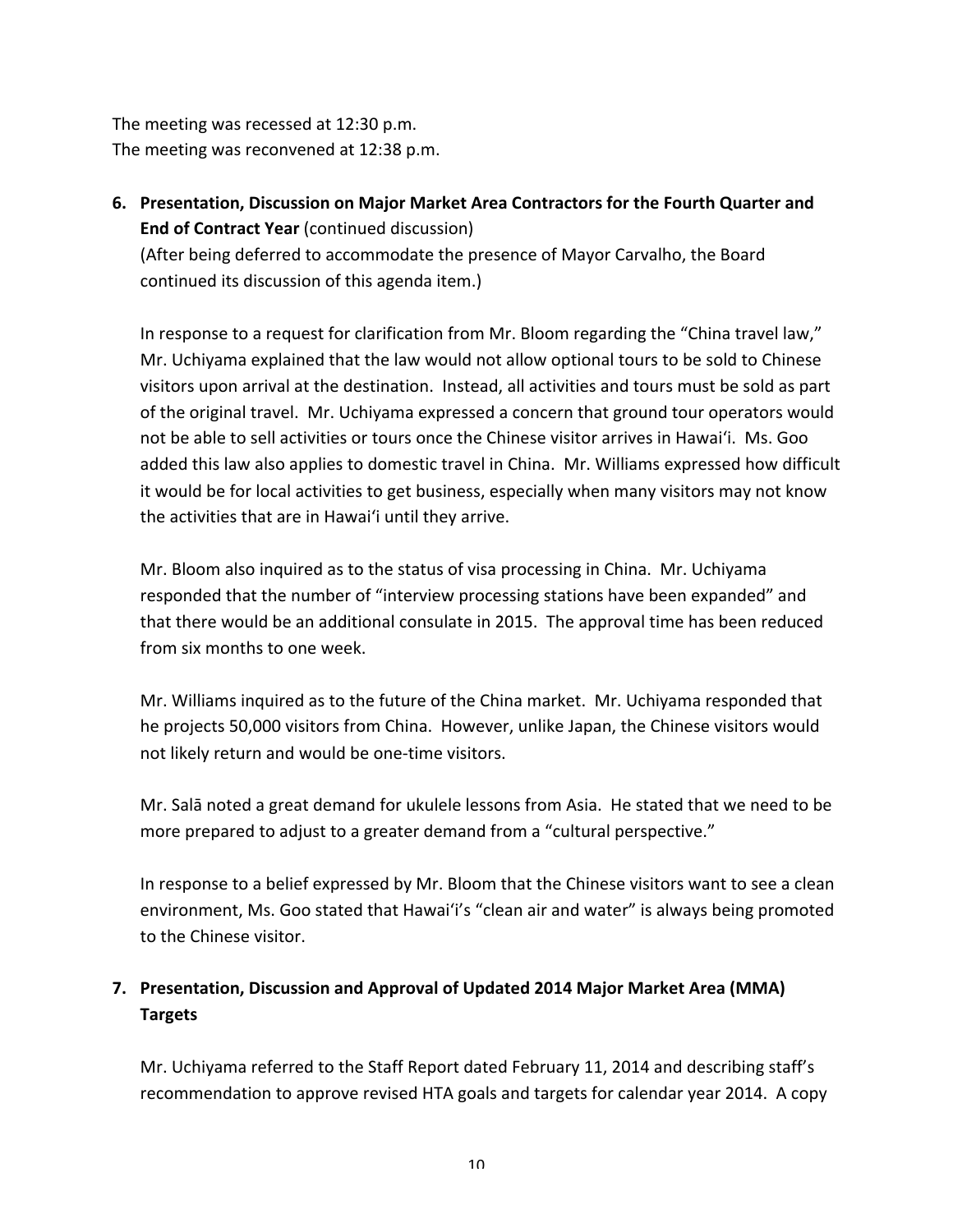of the Staff Report was included in the Board folder for this meeting and previously distributed to the Board. The Staff Report included a discussion of the target assumptions for U.S. East, U.S. West, Canada, Japan, Korea, China, Taiwan, Oceania, Europe, Latin America, and Cruise. A "Proposed HTA 2014 Updated Target Scenario," dated February 27, 2014 was also attached to the Staff Report. The Staff Report noted that the target percentages for the Island Distributions remain the same.

Mr. Bloom made a motion to approve the revised HTA goals and targets for calendar year 2014 as reflected in the Staff Report and the Proposed HTA 2014 Updated Target Scenario dated February 27, 2014. Mr. Rae seconded the motion.

Mr. Rae expressed a concern with an adjustment of targets in reference to goals. Mr. Uchiyama noted that various current conditions and trends impact targets. Mr. Bloom added that initially the targets were developed in August 2013 and were based on conditions at that time. However, with more current information an assessment may be necessary to review the previously established targets. Mr. McCartney stated that the "targets are performance measures for contractors."

Mr. Rae stated that once goals are set, they should not be changed. He acknowledged that conditions may impact the achievement of goals. He expressed a desire for definitions to be provided. Mr. Nahoopii responded that definitions for "forecast" and "targets" would be discussed at the next Strategic Planning Investigative Committee meeting. Mr. Uchiyama noted that targets for a calendar year are adjusted two times-once prior to the beginning of the calendar year and again after obtaining six months of actual year end data. Mr. McCartney added that there needs to be better communication or a notation of what are "targets."

The motion was unanimously approved by a quorum of the Board and without any reservations or objection.

### **8. Approval of HTA's Financial Reports**

Mr. Togashi referred to the Financial Statements for fiscal year 2014 as of the month ended December 31, 2013 that were included in the Board folder previously distributed to the Board. Mr. Togashi reported that there were no anomalies to report.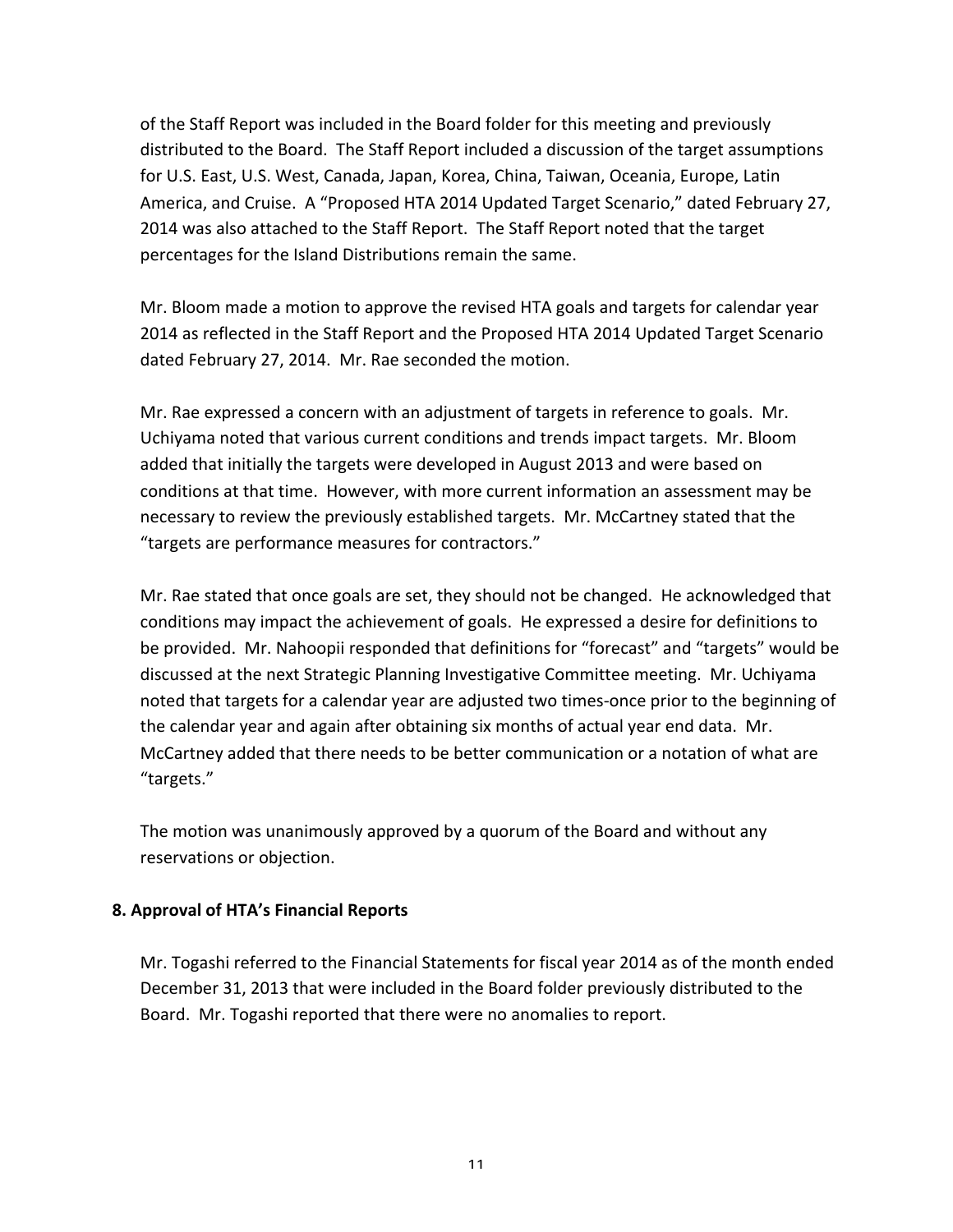Mr. Salā moved to approve the HTA financial statements as of the month ended December 31, 2013. Ms. Ewing seconded the motion, which was unanimously approved without any reservation or objection.

#### **9. Update on the Tourism Strategic Plan**

Ms. Ewing reported that there have been many meetings of the Strategic Planning Investigative Committee. She referred to a document entitled "HTA Strategic Planning Investigative Committee Draft Charter Update" that was distributed to the Board. It was noted that one of the goals for the committee is to obtain information and research to assess and evaluate any necessary revision and update of the Hawai'i Tourism Strategic Plan, which will currently end in 2015.

Ms. Anderson reported on a timeline for the presentation and approval of a Hawai'i Tourism Strategic Plan: 2015-2020. A "draft" of the plan will be developed in September/October 2014. The plan would then be presented to the Board in January 2015 for discussion and subsequent approval in February 2015.

The meeting was recessed at 1:15 p.m. The meeting was reconvened at 1:23 p.m.

### **10. Presentation and Discussion on Visitor Initiatives on Kaua'i (continued)**

(This agenda item was previously deferred. The Board continued its discussion of this agenda item.)

Mr. Williams acknowledged Ms. Sue Kanoho, who stated that "the most challenging situation on Kaua'i is water safety." She introduced the following individuals who have significantly roles in responding to this situation: Pat Durkin, Chair of the Water Safety Task Force; Dr. Monte Downs, President of the Kaua'i Lifeguard Association; Ms. Sharon Edwards of Life Bridges Hawai'i; and, Robert Westerman, Fire Chief for the County of Kaua'i.

Dr. Downs discussed the difficult experiences he encountered as a doctor who had to respond to drowning victims. He noted the difficulty of having to warn people of the dangers but not to tell them not to come.

Mr. Durkin discussed the Wave Project, which is a water awareness and visitor education program funded by the Kaua'i Visitor Bureau and the County of Kaua'i. He noted that seven out of ten drowning victims are visitors. The leading cause of drownings is the failure to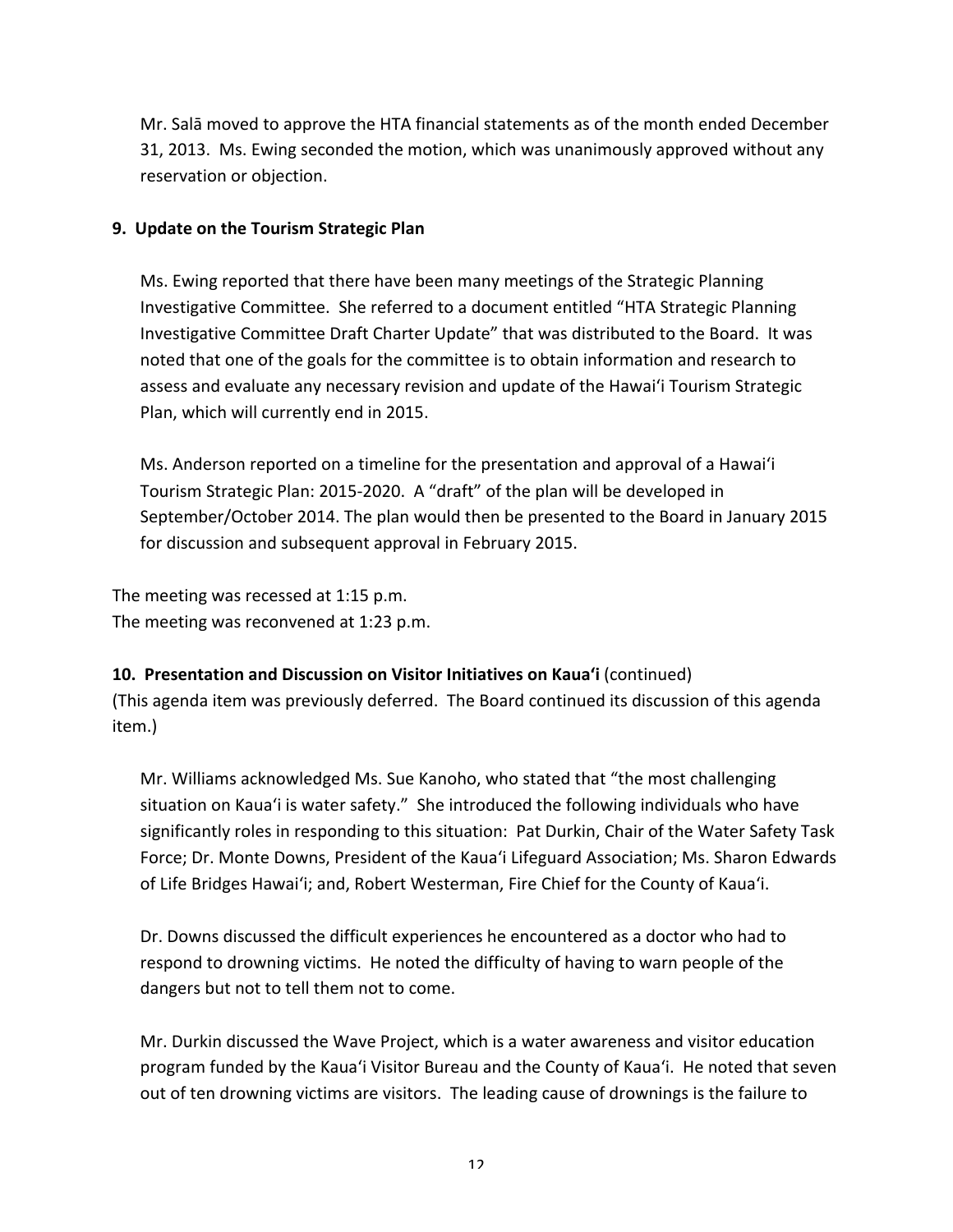recognize dangers, such as rip currents, shore breaks and changing water conditions. The chances of drowning on beaches with a lifeguard are 1 in 18 million. Mr. Durkin noted that of the 58 beaches on Kaua'i, only 10 beaches have lifeguards present. He also noted the following drowning prevention strategies: the presence of life guards, which is considered the best practice; education initiatives, such as the Kaua'i Ocean Report, which is updated and distributed every day by life guards by 9:00 a.m.; and warning signs.

Mr. Durkin discussed a pilot program on Kaua'i that is now being used on Hawai'i Island. The program involves the placement of "rescue tubes" on the beach and made readily available at a beach. He distributed a survey conducted by the Wave Project and noted a finding that 48% of the visitors get beach information after arriving on Kaua'i from guidebooks followed by internet and resort staff at 21%.

Mr. Westerman discussed the current efforts to warn visitors through videos at the airports and hotels. He expressed the need to have more lifeguards on beaches. He also expressed the concern arising from the liability of the County when there have been a drowning in an area where they provide warnings.

Ms. Edwards provided background information on Life Bridges Hawai'i, which is a "grass roots non-profit" organization consisting of "volunteers working 24-7." She stated that they "respond to drownings at the site to support the family and love ones until they leave." They also provide all necessary services, including mortuary, so that the safety personnel can do their work. She believes they are the only entity that provides this service in the entire nation. Ms. Kanoho added that VASH Kaua'i was able to focus on crime victims because of the service provided by Life Bridges Hawai'i. She also acknowledged the County and DLNR for working together on a proactive basis.

Mr. Williams expressed appreciation for the service they have provided and for sharing their experiences with the Board. He also thanked them for coming.

### **11. Site Inspection: Grove Farm, 4050 Nawiliwili Road, Lihue, Kaua'i**

(It was announced that the meeting would be recessed and reconvened at Grove Farm at 2:30 p.m.)

The meeting was recessed at 2:10 p.m.

#### 12. Adjournment.